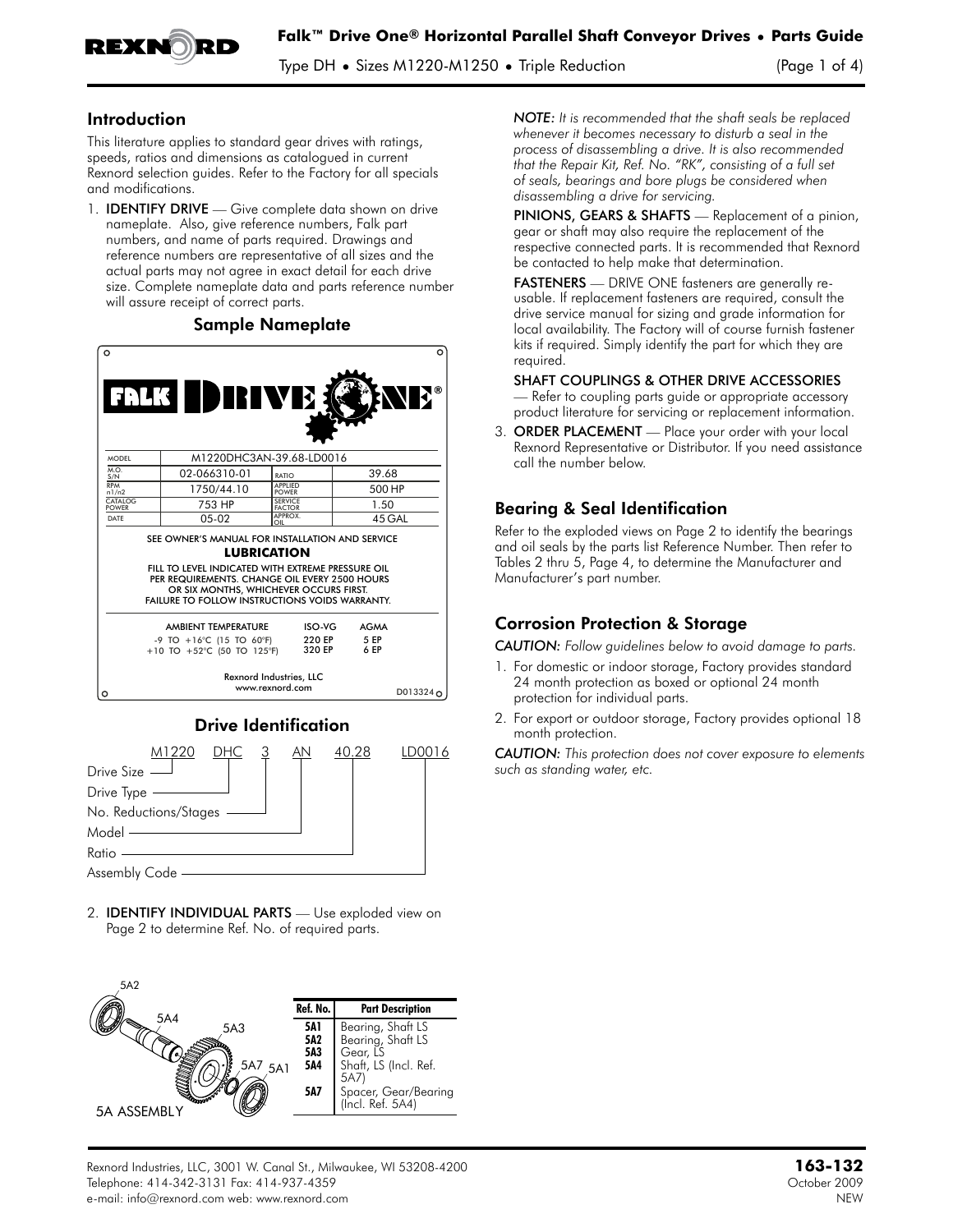

Parts Diagram

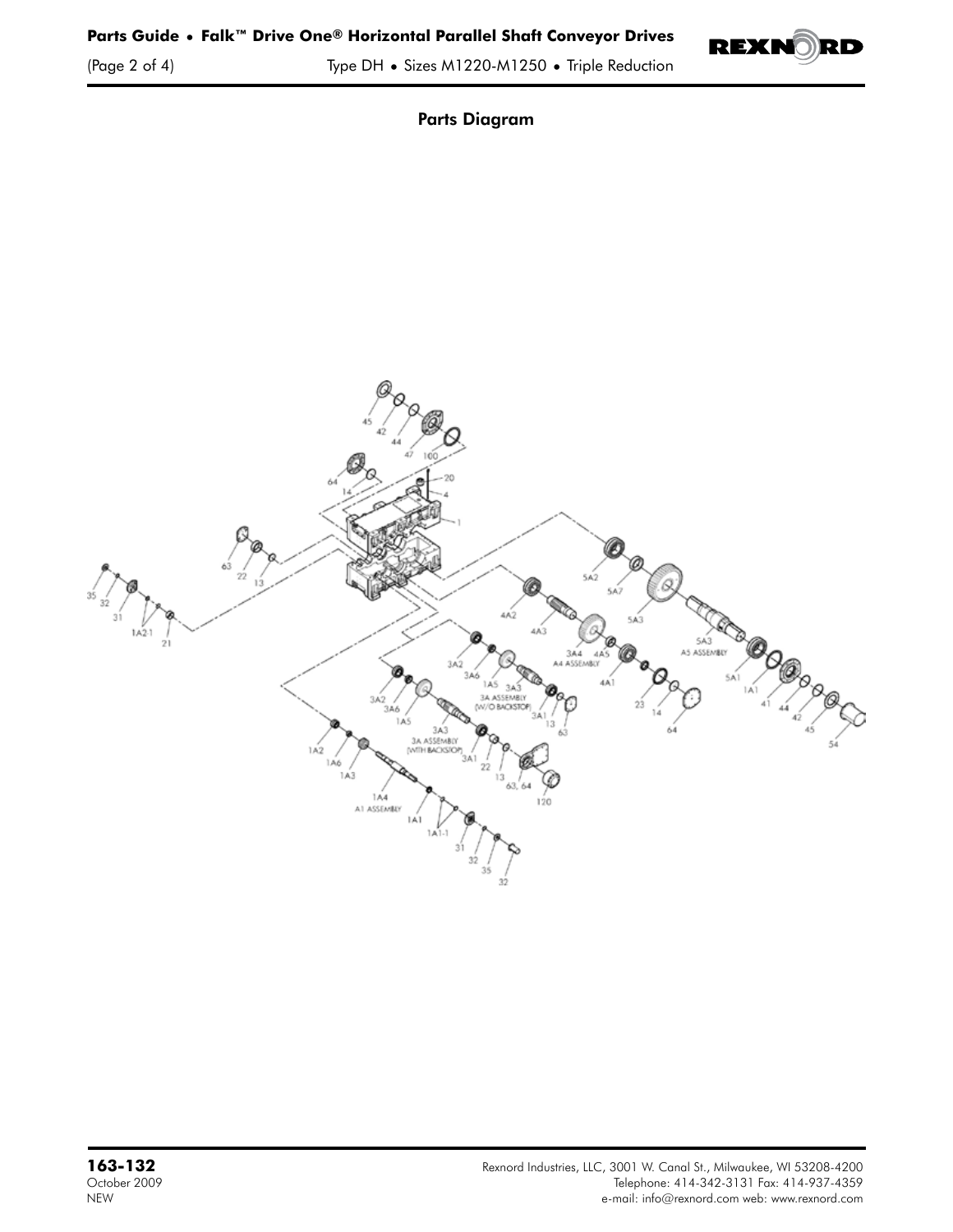

Type DH **•** Sizes M1220-M1250 **•** Triple Reduction (Page 3 of 4)

# TABLE 1 — Parts List

| Ref. No.       | <b>Description</b>                                                      |  |  |  |  |
|----------------|-------------------------------------------------------------------------|--|--|--|--|
| ı              | Housing                                                                 |  |  |  |  |
|                | (Consists of Base & Cover & all Hardware)                               |  |  |  |  |
| 2<br>4         | <b>Inspection Cover</b><br>Dipstick                                     |  |  |  |  |
| 12             | Keeper Plate, HS Bearing (Single Ended)                                 |  |  |  |  |
| 13             | Keeper Plate, Intermediate Bearing                                      |  |  |  |  |
| 14<br>20       | Keeper Plate, LSP Bearing<br>Air Vent                                   |  |  |  |  |
| 21             | Spacer, Housing HS Bore                                                 |  |  |  |  |
| 22             | Spacer, Housing Intermediate Bore                                       |  |  |  |  |
| 23             | Spacer, Housing LS Pinion Bore                                          |  |  |  |  |
| 30<br>31       | Seal Cage Assy. HS (Incl. Ref. 31-35, 34 where req'd.)<br>Seal Cage HS  |  |  |  |  |
| 32             | Seal, Exclusion HS (Outer)                                              |  |  |  |  |
| 34             | Seal, Oil HS (Inner)                                                    |  |  |  |  |
| 35<br>40       | Cover, Seal HS                                                          |  |  |  |  |
| 41             | Seal Cage Assy. LS (Incl. Ret. 41-45, 44 where req'd.)<br>Seal Cage LS  |  |  |  |  |
| 42             | Seal, Exclusion LS (Outer)                                              |  |  |  |  |
| 44             | Seal, Oil LS (Inner)                                                    |  |  |  |  |
| 45<br>52       | Cover, Seal LS<br>Guard, Shaft HS                                       |  |  |  |  |
| 54             | Guard, Shaft LS                                                         |  |  |  |  |
| 62             | Cover, End (HS Pinion)                                                  |  |  |  |  |
| 63<br>64       | Cover, End (Intermediate)<br>Cover, End (LS Pinion)                     |  |  |  |  |
| 65             | Cover, End (LS Gear)                                                    |  |  |  |  |
| 70             | Fan, Shaft                                                              |  |  |  |  |
| 71<br>72       | Guard, Fan                                                              |  |  |  |  |
| 75             | Shatt Cover, Fan Assy.<br>Shroud, Fan                                   |  |  |  |  |
| 76             | Shroud, Fan (Drive)                                                     |  |  |  |  |
| 77             | Fan Assy. (Incl. Ref. 70-76)                                            |  |  |  |  |
| 80<br>81       | Fan, Electric<br>Fan, Electric, Drive Shroud                            |  |  |  |  |
| 100            | Gasket, Shim Kit (Drive) Including Sealing Package                      |  |  |  |  |
| 120            | Backstop                                                                |  |  |  |  |
| 1А             | HIGH SPEED SHAFT ASSEMBLY (Incl. Ref. 1A1-1A4 &                         |  |  |  |  |
| IAI            | 1A6)<br>Bearing, Shaft HS                                               |  |  |  |  |
| 1A2            | Bearing, Shatt HS                                                       |  |  |  |  |
| 1A3            | Pinion, HS SOS (Incl. Ref. 1A6)                                         |  |  |  |  |
| 1A3/1A4<br>1A5 | Pinion, Shaft HS (Incl. Ref. 1A6)<br>Gear, HS                           |  |  |  |  |
| 1A6            | Spacer, HS Pinion/Bearing (Incl. with Ref. 1A3 & 1A3/1A4)               |  |  |  |  |
| 3Α             | <b>INTERMEDIATE SHAFT ASSEMBLY</b> (Incl. Ref. 3A1-3A3, 3A6             |  |  |  |  |
|                | & 1A5))                                                                 |  |  |  |  |
| 3Λ1<br>3A2     | Bearing, Shaft Int.<br>Bearing, Shaft Int.                              |  |  |  |  |
| 3A3            | Pinion & Shatt Int. (Incl. Ret. 3A6)                                    |  |  |  |  |
| 3A4            | Gear, Int.                                                              |  |  |  |  |
| 3Λ6            | Spacer, Int. Gear/Bearing (Incl. with Ret. 3A3)                         |  |  |  |  |
| 4Α             | <b>LOW SPEED PINION ASSEMBLY</b> (Incl. Ref. 4A1-4A5 &                  |  |  |  |  |
| 4Λ1            | 3A4)<br>Bearing, Pinion LS                                              |  |  |  |  |
| 4Λ2            | Bearing, Pinion LS                                                      |  |  |  |  |
| 4А3            | Pinion LS (Incl. Ref. 4A5)                                              |  |  |  |  |
| 4A5            | Spacer, Int. Gear/Bearing (Incl. with Ref. 4A3)                         |  |  |  |  |
| 5Α<br>5A 1     | LOW SPEED SHAFT ASSEMBLY (Incl. Ref. 5A1-5A7)<br>Bearing, Shaft LS      |  |  |  |  |
| 5A2            | Bearing, Shaft LS                                                       |  |  |  |  |
| 5A3            | Gear LS                                                                 |  |  |  |  |
| 5Λ4<br>5A7     | Shaft LS (Incl. Ref. 5A7)<br>Spacer, Gear/Bearing (Incl. with Ref. 5A4) |  |  |  |  |

## SHAFT FAN PARTS



ELECTRIC FAN PARTS